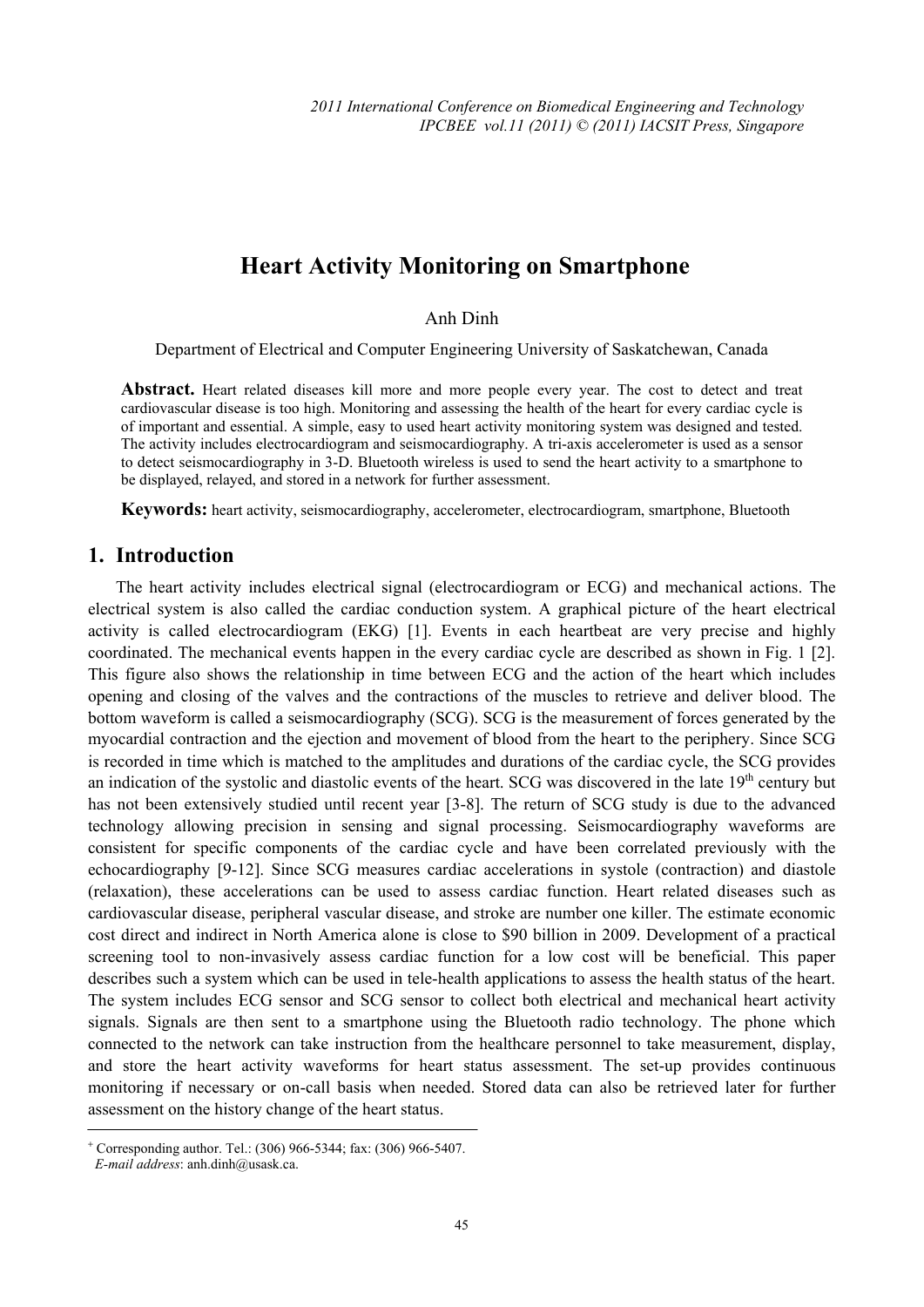

Fig. 1: A typical resting seismocardiogram (SCG) and matching electrocardiogram (ECG) [2].

## **2. System Description**

 Figure 2 shows the designed system. This monitoring set-up includes a biosensor (i.e., a wearable device) to sense the heart activity and send the signals wirelessly to a smart phone to display and relay the signals to store in a network. ECG and SCG of the heart activity are collected at the same time to provide time events for the heart action assessment.



Fig. 2: Monitoring system set-up.

### **2.1. Signal Sensing and Transmitting**

Fig. 3 shows the complete sensor node. The main sensors are an ECG circuit to detect ECG signal and an accelerometer to detect SCG signal. The sensors are to be embedded in a wearable unit. The wearable device is to be worn on the patient chest. A microcontroller is used to take the signals from the ECG sensor and SCG sensor, convert into digital form, and send the data to the Bluetooth module. A rechargeable 3.7V LiPo battery is used to power the node. The weight and size of the node depend on the battery used.

As shown in Fig.3, the tri-axis accelerometer is uses as a SCG sensor. This type of sensing is nonintrusive and easy to use. The accelerometer is just simply taped on the chest of the patient making sure the accelerometer touch the skin. As mentioned, the SCG sensor senses the forces generated by the contraction and relaxation of the heart. Fig. 4 shows the sensing side (accelerometer) and the circuit side including amplification and signal conversion of the SCG sensor. The triple-axis accelerometer MMA7260QT made by Freescale is used. The accelerometer range is set at  $\pm 6g$ . A 3.3V DC is used to supply the power to the accelerometer and the signal processing circuit. Accelerations are filtered and amplified through two stages of low pass filter (LPF) with a cut-off frequency of 40Hz. In addition to signal conditioning of the accelerations, the z-axis acceleration is connected to a monostable circuit to generate a pulse for every heart beat. The use of the digital pulse is easier to calculate the heart rate and reducing transmitting power in wireless applications such as heart rate monitoring. The traditional ECG sensor includes 3 electrodes (Left, Right, and Ground) and signal amplification circuit is shown and self-explained in Fig. 4.

#### **2.2. Signal Receiving**

The application in the smart phone comprises of three modular threads: the Bluetooth transceiver module, data processing and plotter module, and the data up-loader module. The Bluetooth Transceiver module establishes a connection with the Bluetooth module in the sensor node to transmit appropriate control signals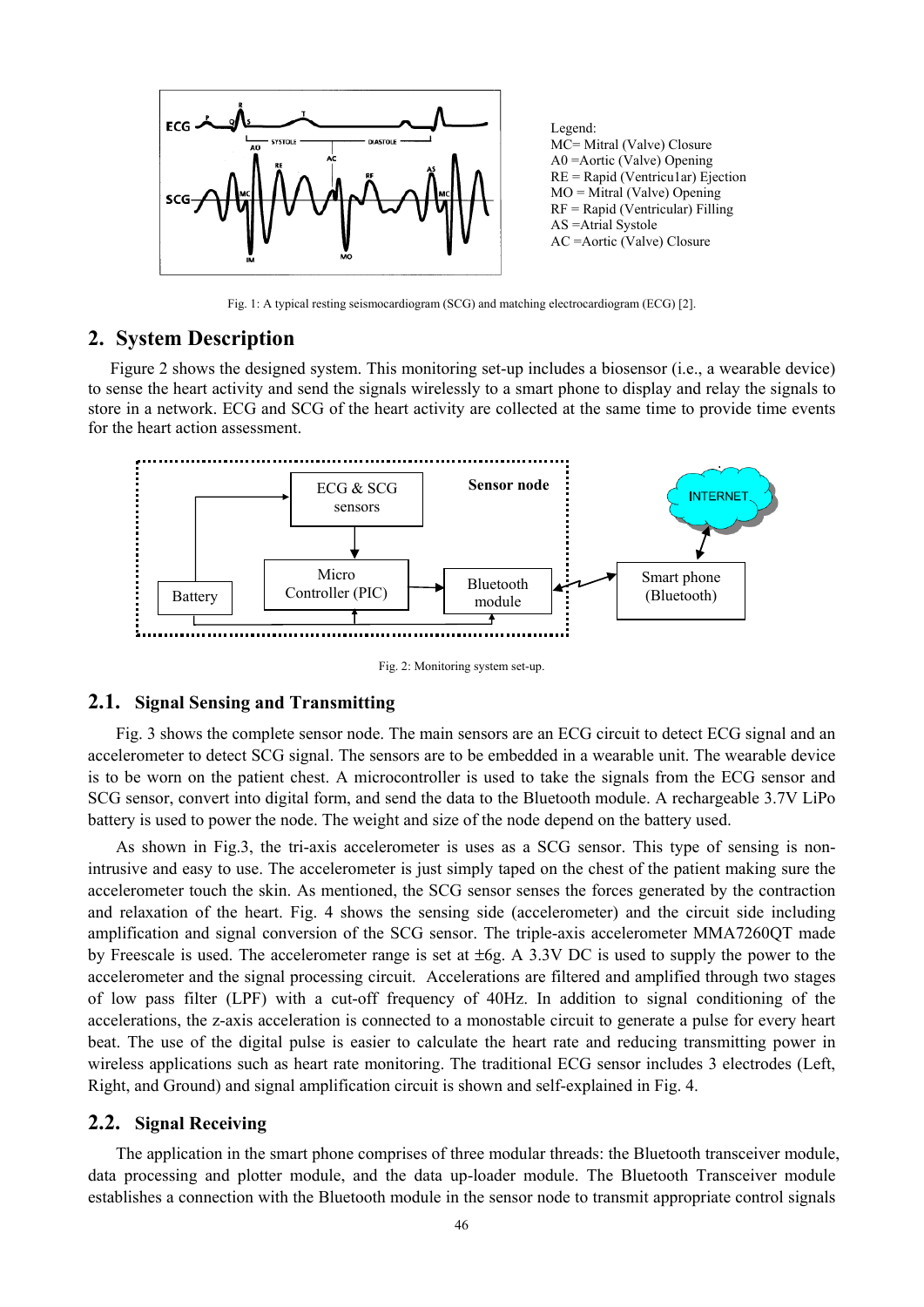(packet) when needed. The application also sends an acknowledgement signal via serial data output back to the PIC microcontroller via the Bluetooth module on successful data reception via Serial Data Input. The Data Processing and Plotter Module stores the data received from the BT module onto a queue which will then be plotted on the application using a suitable algorithm. The algorithm needs to calculate the user's heart beat reading based on the contents of the queue. Primary function of the Data Up-loader Module is to establish a connection to the Web Server using secure HTTP authentication. The module populates data from the queue made by the Data Processing and Plotter unit and uploads to the Web Server.



Fig. 3: Sensor node.

The PIC microcontroller converts the analog voltages of the sensors into digital form. The PIC packs and sends data to the Bluetooth module using Rx-Tx Serial UART interface. The Bluetooth RN-41 module manufactured by Roving Networks is used. The RN41module sends data to the Smartphone using Serial Protocol Interface (SPI) over Bluetooth v2.1. This module is programmed to sleep mode (consumes 300μA), transmit mode (65mA), and sniff mode (2mA) to conserve power consumption.



Fig. 4: Sensor circuitry: (a) ECG, (b) SCG.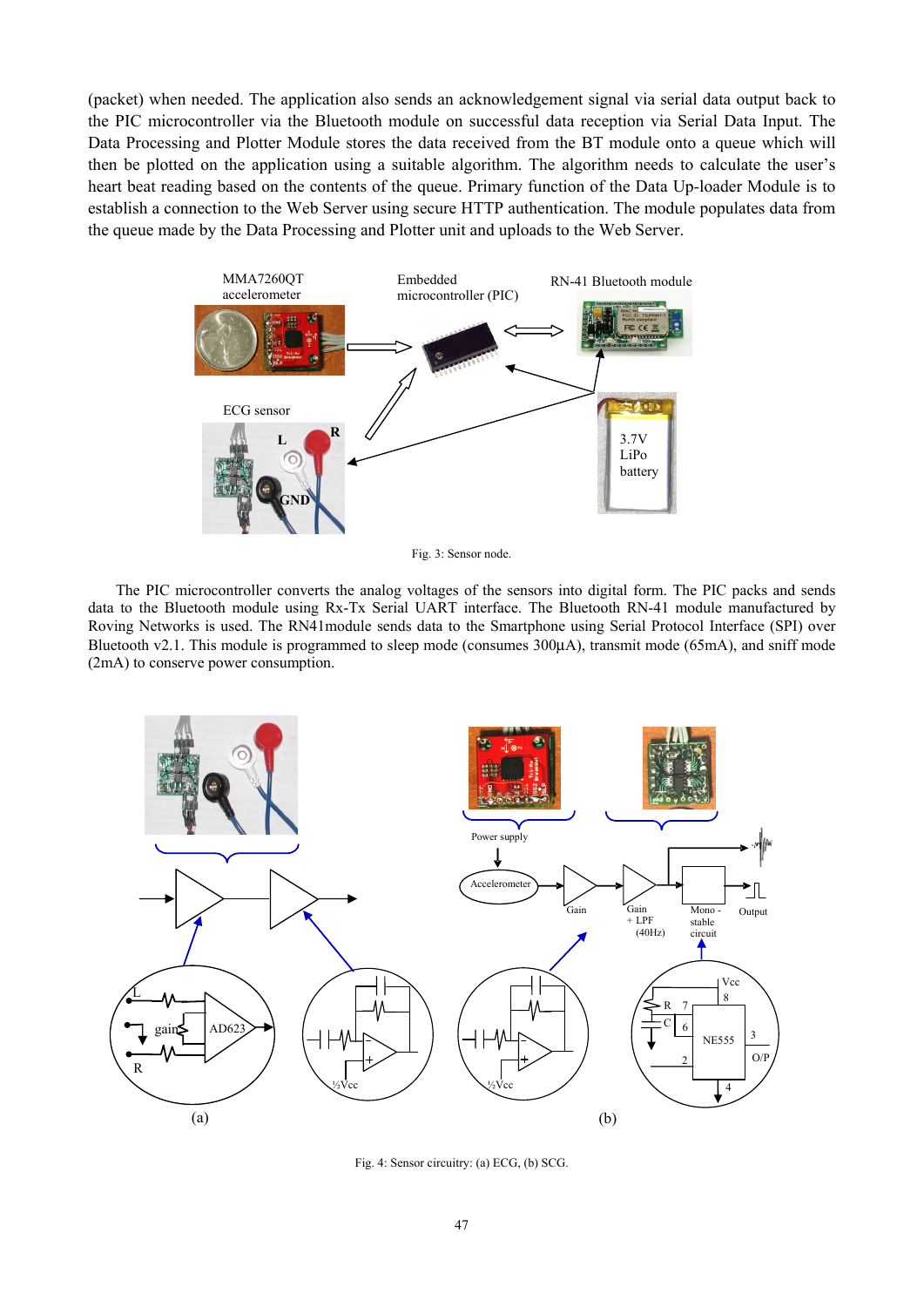The function of the Web Server is to listen to a port for new data and plot/publish the data received to a webpage (data are also stored). The client PC (the smartphone) establishes a session connection with the server during initialization. Once an active connection has been established, the server manager initiates a listener method. This listener method listens to a port for new data packets. Once the data packet is received, the listener method decodes the packet and stores the data in a queue buffer. While the listener method stores data in the queue buffer, another process called real-time web-plotter pops data off the queue and plots on a graph. Shown in Fig. 5(a) is the flow chart of the smartphone app.



Fig. 5: Smartphone flowchart (a) and screen display of an experiment (b).

## **3. Experiment Results**

Figure 5(b) shows the experiment results to verify the functionality of the designed system. The ECG electrodes are connected to the chest of a testing subject. The accelerometer is taped on the chest at the thorax. The z-axis is pointing outward from the body, the y-axis is from head-to-toe, and the x-axis is from left-to-right. The subject is at sitting position in this experiment. The accelerations and ECG signals are sampled at 40Hz by the ADCs of the PIC microcontroller. As shown on the screen of the smartphone, the